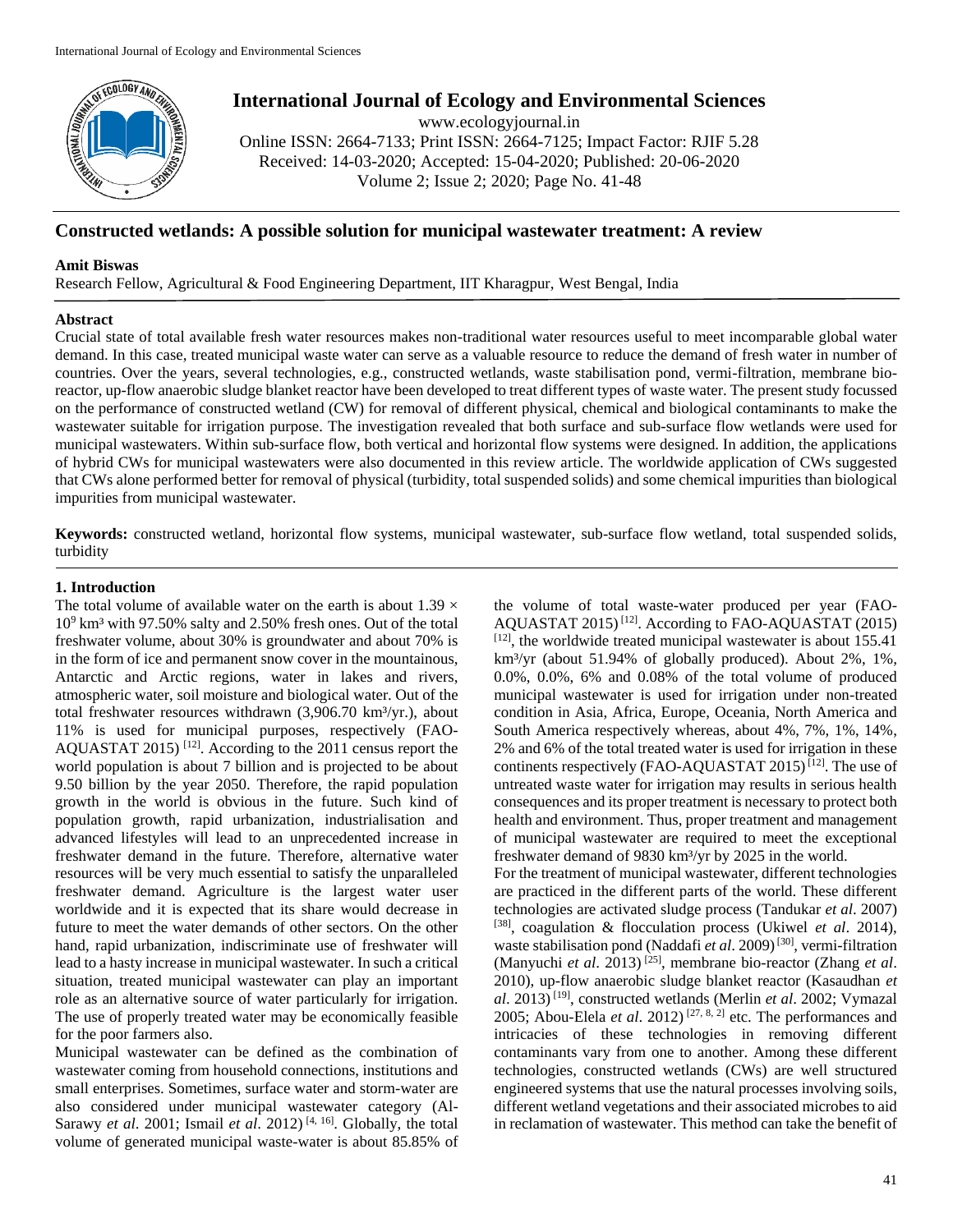many of the same processes that take place in natural wetlands, but do so within a more controlled atmosphere.

With this background, the present study aims to review the performance of CWs for making municipal wastewater suitable for irrigation purpose based on the removal of different physical, chemical and biological impurities from municipal wastewater.

# **2. Materials and Methods**

#### **2.1 Physical parameters**

The principal physical properties are turbidity, colour, total suspended solids (TSS) and odour. Turbidity is an expression of the optical property that causes scattering and absorption of light by molecules and particles rather than transmission in straight lines through a water sample. It is caused by suspended mineral matter, finely divided organic and inorganic matter, soluble coloured organic compounds, phytoplankton, and zooplankton. It is generally measured by an optical instrument called a turbid meter and expressed by Nephelometric Turbidity Units (NTU). Colour of municipal wastewater generally differs from the true colour of the water due to presence of turbidity. True colour is obtained after removal of turbidity. The TSS includes all suspended particles which cannot pass through a filter. The TSS is measured by spectrophotometer (AbdEL-rahman *et al*. 2015) [1]. It is generally expressed by mg/l. Another common problem with municipal wastewater treatment and application is odour. It is generally characterized by its intensity and hedonic tone (the pleasantness or nastiness). Offensiveness of odour combines intensity and hedonic tone as well as duration and frequency.

## **2.2 Chemical and Biological parameters**

The vital chemical constituents are: hydrogen ion activity (pH), total dissolved solids (TDS), biological oxygen demand (BOD), chemical oxygen demand (COD), ammonium nitrogen (NH4-N), nitrate (NO<sub>3</sub>-N), total nitrogen (TN), ortho-phosphate, total phosphorus (TP), calcium (Ca), sodium (Na), magnesium (Mg), iron (Fe), heavy metals like cadmium (Cd), chromium (Cr), nickel (Ni), copper (Cu), lead (Pb), zinc (Zn), arsenic (As), mercury (Hg) etc., chloride, sulphate, carbonate, bi-carbonate, sodium adsorption ratio (SAR), electrical conductivity (EC) etc. (Fountoulakis *et al*., 2009; Alobaidy *et al*., 2010) [13, 3]. The principal biological impurities of wastewater include fecal coliform (FC), total coliform (TC), fecal streptococci (FS),

helminth egg (HE) etc. (Nasr *et al*., 2008; Kadam *et al*., 2009)[31, 18] .

## **2.3 Irrigation Standard Quality for physical, chemical and biological parameters**

The allowable limits of physical, chemical and biological properties of wastewater for irrigation purpose are discussed in this section. The country-wide variations of standard limit for TSS and turbidity are shown in Fig. 1 and 2 respectively along with the guidelines provided by United States Environmental Protection Agency (USEPA) and Alberta Environment (AE). The standard level of different chemical and biological impurities provided by United States Environmental Protection Agency (USEPA) and Food and Agricultural Organisation (FAO) are presented in Table 1.





**Fig 1:** Standard limits of TSS (mg/l) in water for Irrigation purpose

**Fig 2:** Standard limits of Turbidity (NTU) in water for Irrigation purpose

| Serial No. |                                           | Unit  | <b>Guidelines</b> |               |  |
|------------|-------------------------------------------|-------|-------------------|---------------|--|
|            | <b>Chemical and Biological Parameters</b> |       | <b>USEPA</b>      | <b>FAO</b>    |  |
| 1.         | pН                                        | *     | $6.50 - 8.40$     | $6.50 - 8.50$ |  |
| 2.         | <b>TDS</b>                                | mg/1  | $<$ 450           | 2000          |  |
| 3.         | <b>BOD</b>                                | mg/1  | 10                | $\ast$        |  |
| 4.         | <b>COD</b>                                | mg/1  | $\ast$            | $\ast$        |  |
| 5.         | $NH_{4}-N$                                | mg/1  | $\ast$            | $0 - 5$       |  |
| 6.         | Nitrite                                   | mg/1  | $\ast$            | $\ast$        |  |
| 7.         | Nitrate $(NO3-N)$                         | mg/1  | $<$ 5             | $0-10$        |  |
| 8.         | Total Nitrogen (TN)                       | mg/1  | $\ast$            | 30            |  |
| 9.         | Phosphate-P                               | mg/1  | $\ast$            | $0 - 2$       |  |
| 10.        | Total Phosphorus (TP)                     | mg/1  | $\ast$            | $\ast$        |  |
| 11.        | Potassium $(K)$                           | mg/1  | $\ast$            | $0 - 2$       |  |
| 12.        | Calcium (Ca)                              | mg/1  | $\ast$            | 400           |  |
| 13.        | Magnesium $(Mg)$                          | mg/l  | $\ast$            | 60            |  |
| 14.        | Sodium (Na)                               | meq/l | $\leq$ 3          | 900           |  |

**Table 1:** Water quality standard according to USEPA and FAO guidelines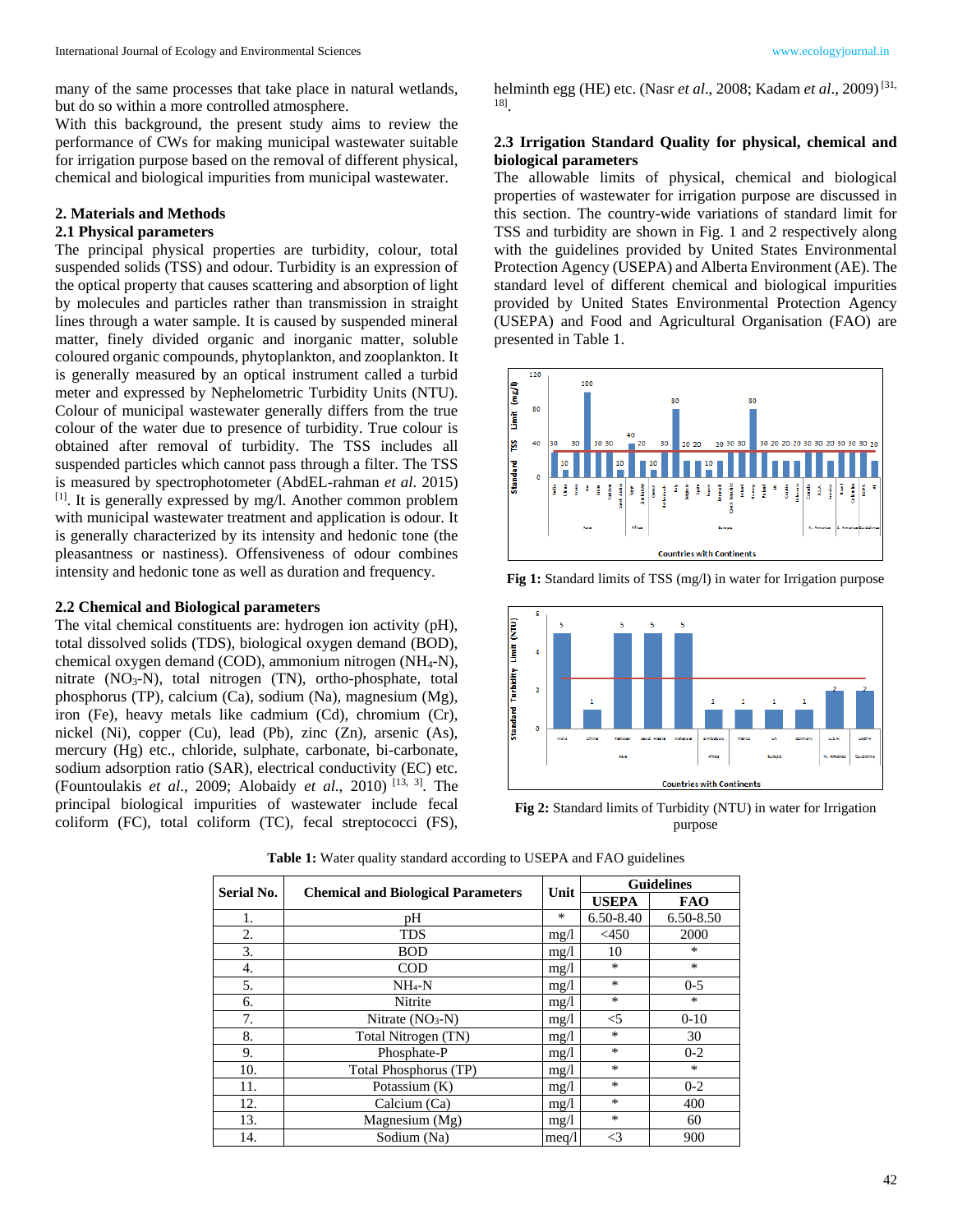| 15. | Manganese (Mn)                  | mg/l   | 0.20      | 0.20           |
|-----|---------------------------------|--------|-----------|----------------|
| 16. | Iron $(Fe)$                     | mg/l   | 5.00      | 5.00           |
| 17. | Cadmium (Cd)                    | mg/l   | 0.01      | 0.01           |
| 18. | $\overline{C$ romium $(Cr)$     | 0.10   | 0.10      |                |
| 19. | $\text{Zinc}(\text{Zn})$        | mg/l   | 2.00      | $\ast$         |
| 20. | Lead (Pb)                       | mg/l   | 5.00      | 2.00           |
| 21. | Nickel (Ni)                     | mg/l   | 0.20      | 5.00           |
| 22. | Boron (B)                       | mg/1   | 0.75      | $0 - 2$        |
| 23. | Chloride                        | mg/l   | <70       | 1100           |
| 24. | Sulphate (SO <sub>4</sub> )     | mg/1   | $\ast$    | 1000           |
| 25  | Carbonate (CO <sub>3</sub> )    | mg/1   | $\ast$    | $0 - 100$      |
| 26. | Bicarbonate (HCO <sub>3</sub> ) | mg/l   | <150      | 600            |
| 27. | <b>SAR</b>                      | $\ast$ | $\leq$ 3  | 15             |
| 28. | <b>Electrical Conductivity</b>  | dS/m   | < 0.70    | 3.00           |
| 29. | Copper $(Cu)$                   | mg/1   | 0.20      | 0.10           |
| 30. | Aluminium (Al)                  | mg/1   | 5.00      | $\ast$         |
| 31. | Cobalt                          | mg/l   | 0.05      | 0.05           |
| 32. | Fluoride                        | mg/1   | 1.00      | $\ast$         |
| 33. | Arsenic                         | mg/1   | 0.10      | $\ast$         |
| 34. | Beryllium                       | mg/1   | 0.10      | $\ast$         |
| 35. | Molybdenum                      | mg/l   | 0.01      | $\ast$         |
| 36. | Vanadium                        | mg/1   | 0.10      | $\ast$         |
| 37. | Selenium                        | mg/1   | 0.02      | $\ast$         |
| 38. | Lithium                         | mg/1   | 2.50      | $\ast$         |
| 39. | Fecal Coliform                  |        | 23/100 ml | $< 200/100$ ml |

\* indicates data unavailability

#### **2.4 Constructed Wetlands (CWs) General Information:**

Wetlands are 'innate filters of water' (Hammer and Bastian 1989). Wetland treatment process diminishes impurities like TSS, turbidity, organic matter, inorganic matter, trace organics and pathogens from the water. The capability of wetland to renovate and accumulate organic matters and nutrients makes this technology "the natural kidneys of the land" (Mitsch and Gosselink 1993)<sup>[28]</sup>.

The CWs were primarily used for secondary treatment of municipal wastewaters and these systems were capable of eliminating organics and suspended solids significantly. The CWs can be categorized according to different criteria such as flow path in sub-surface wetlands (such as vertical and horizontal), hydrology (like open surface and sub-surface flow) and macrophytic growth (such as free floating, emergent, submerged) etc. (Vymazal 2014) <sup>[8]</sup>. Sometimes hybrid CWs (combination of different types of CWs) were also utilized instead of a particular type for successful treatment of wastewater.

#### **Working Principle**

Treatment of wastewater by this method is generally accomplished through biological processes (like microbial metabolic activity and plant uptake) and physicochemical processes (like precipitation, adsorption and sedimentation at the root-sediment, water sediment and plant-water interfaces) (Watson *et al.* 1989)<sup>[47]</sup>. The treatment process through this technology is shown by flow diagram in Fig 3.



**Fig 3:** Flow diagram of CW treatment processes

#### **3. Results and Discussions**

## **3.1 Removal of physical impurities from municipal wastewater through CWs**

Gersberg *et al*. (1986) investigated the performance of artificial wetland for treatment of primary municipal wastewaters considering three types of aquatic plants (bulrush, common reed and cattail). The results indicated that the performance of all vegetated beds was satisfactory as the mean TSS concentration in raw wastewater reduced from 58.10 mg/l to 3.70, 7.90 and 5.50 mg/l for those plants respectively. The best TSS removal efficiency (about 93.63%) was obtained through bulrushes at the hydraulic application rate of 4.70 cm/d. at this application rate, the area requirement of CWs for daily treatment of one million gallons was reported as about 20 acres. The performance of nonvegetated bed was also very good as it reduced the TSS value upto 5.60 mg/l. There was no significant difference between the performances of vegetated and non-vegetated bed. This phenomenon suggested that TSS elimination took place almost completely because of only physical techniques (like sedimentation, filtration) instead of any biological process associated with the microbes. Schierup *et al.* (1990)<sup>[35]</sup> reviewed the treatment performances of Danish CWs. Most of those were of horizontal subsurface flow type. Some beds were planted with *Phragmites australis* and some utilized the both *Phragmites australis* and *Typha latifolia*. Generally, local soil was used in those beds. But, some systems used soil mixtures to improve the hydraulic conductivity of the media. For dealing with low hydraulic conductivity, the cross-sectional area required for water infiltration was changed to as large as possible (for a given surface area). The overall performance of those systems is shown in Fig 4. The removal efficiency was more than 75% for most of the systems and the performance level usually enhanced with inlet concentrations. The research work suggested the necessity of mechanical pre-treatment of raw wastewater prior to the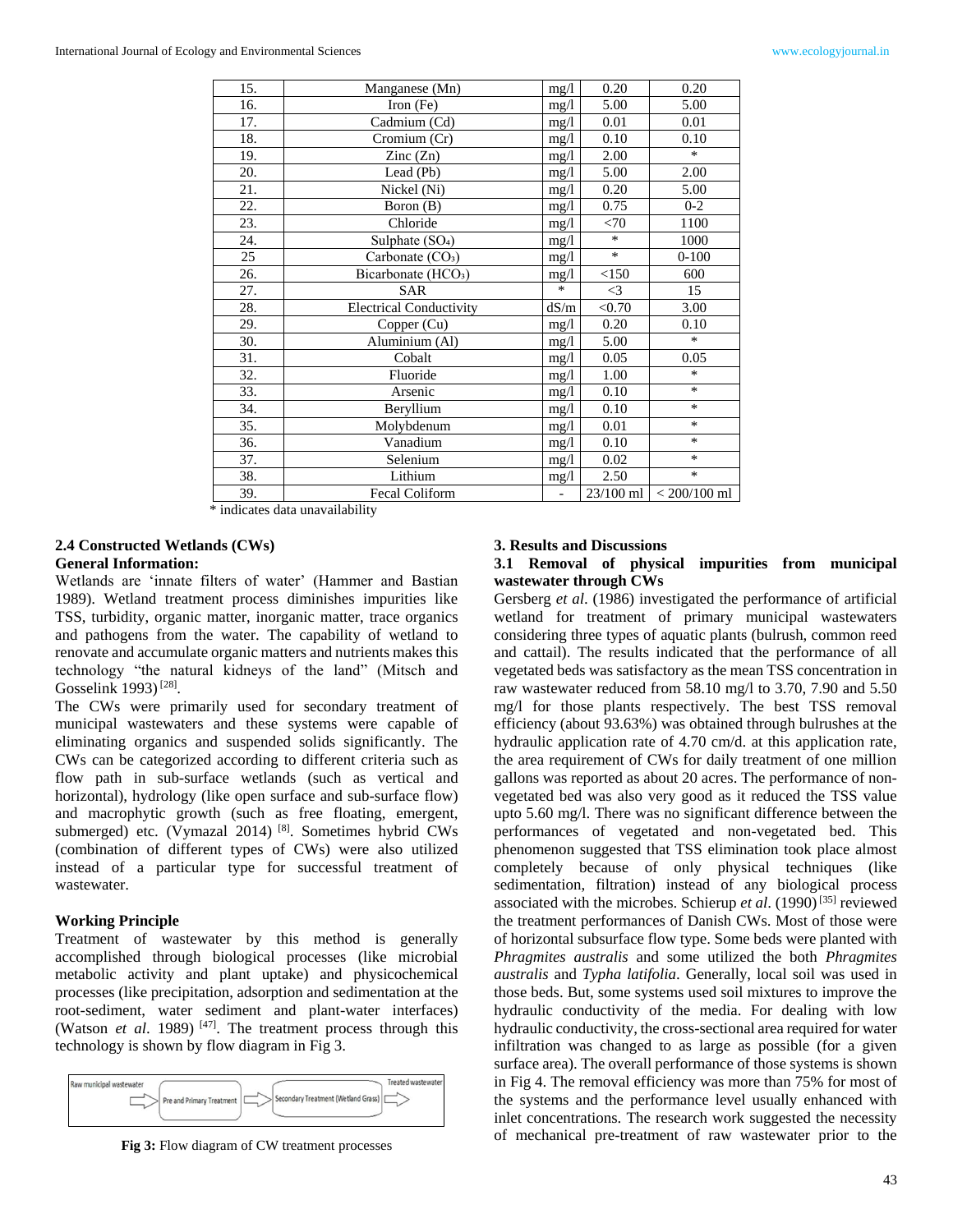application to the reed bed. Cooper  $(1999)$ <sup>[7]</sup> used vertical flow (VF)-horizontal flow (HF) system which was comprised of six and three vertical beds at  $1<sup>st</sup>$  and  $2<sup>nd</sup>$  stage respectively and one horizontal bed for each of 3rd and 4th stage respectively. Vertical beds (8 m<sup>2</sup> for each) at 1<sup>st</sup> stage were planted with *Phragmites australis* whereas at  $2<sup>nd</sup>$  stage these (5  $m<sup>2</sup>$  for each) were planted with *Phragmites australis*, *Schoenoplectus lacustris* and *Iris pseudacorus*. Horizontal bed (8 m<sup>2</sup> ) at 3rd stage was with *Iris* pseudacorus while at the last stage it (20 m<sup>2</sup>) contained *Schoenoplectus lacustris*, *Sparganium erectum* and *Acoru calamus*. TSS concentration was achieved as 53, 17, 11 and 9 mg/l at 1st, 2nd, 3rd and last stages respectively. Ultimately, about 95.27% TSS removal efficiency (Fig. 4) was obtained though this experiment. O'Hogain (2003)  $[3\overline{2}]$  also used VF-HF combined system which was comprised of four VF beds (total 64  $\text{m}^2$ ), two VF beds (total 60 m<sup>2</sup>) and one HF (60 m<sup>2</sup>) bed at 1st, 2nd and 3rd stage respectively. These filtration beds were shown highly effective in this study in term of TSS removal efficiency (98.11%) (Fig 4). The study recommended the system's working capability under the overloaded inflow situations. Water distribution procedure to the primary vertical beds was observed as reasonable while that on the secondary beds was not. In the study of Solano *et al*. (2004), cattail and reed were utilized with two different hydraulic application rates (150 and 75 mm/d) for two different HRTs (1.50 and 3 d). The performance of subsurface flow CW was found excellent (93.48% TSS removal efficiency as shown in Fig. 4) for those beds having comparatively low hydraulic application rate (75 mm/d) and long HRT (3 d). The experiment showed the improvement of the system performance with the increasing of HRT. But, more tests with variable HRTs were suggested to ensure the overall performance of the system. No seasonal variation was observed in case of TSS removal, except in winter. During winter, relatively lower TSS removal performance was noticed. No significant difference between the TSS removal efficiencies obtained for same season of two years indicated that the elimination was entirely because of physical procedures (like filtration, sedimentation) instead of microbial processes. The incorporation of a pre-treatment step in the system was suggested to remove different floatable materials, grit etc. from raw wastewater and avoid unnecessary blockage of the system. Tayade *et al*. (2005) [39] also worked with sub-surface flow CWs (with two beds). Each of two beds was constructed as 2 m long, 1 m wide and 0.30 m deep. Bed 1 was planted with *Pennisetum purpureum* and *Typha latifolia* whereas bed 2 used *Canna indica* and *Cyperus spp.* In this research work, CW was constructed with one inlet chamber (with crushed bricks and sand), one treatment zone (with crushed bricks for upper layer, sand for middle layer and stones for lower layer) and one outlet zone (with three apertures). Hydraulic loading rate (HLR) and hydraulic retention time (HRT) for both the beds was 0.2614 m3/(m2/d) and 1.14 d respectively. Mean TSS removal efficiency was obtained as 83% (Influent: 144 mg/l, Effluent: 25 mg/l) and 75% (Influent: 152 mg/l, Effluent: 38 mg/l) from bed 1 and bed 2 respectively. The overall TSS removal efficiency is presented in Fig 4. This method was appreciated for wastewater treatment in rural areas where lands were easily available. Jozwiakowski (2007) evaluated the performance of single stage vertical-flow reed bed treatment system. The twelve years' research experience showed that TSS removal efficiency varied from 47% to 84% with mean removal

efficiency of 59.25% (Fig 4). The study concluded that the performance of the system could be improved through yearly cutting and removal of reeds from vegetated bed. Morari *et al*. (2009)[29] used vertical flow CWs (VF CWs) with *Typha latifolia* and *Phragmites australis* for treatment of municipal wastewater. The seasonal variation of VF CWs was observed in this research work. Highest efficiency was obtained in summer month because of higher ET value. The study concluded that the treated water could not be used effectively for irrigation purpose because of poor performance of TSS removal (59.25% mean efficiency over 2 years) (Fig 4). They suggested the requirement of efficient precleaning systems or innovative integrated systems for improving the performance of wetlands. Sharma *et al*. (2011) [36] studied on the horizontal sub-surface flow (HSSF) CWs for municipal wastewater treatment. According to the study, TSS of raw wastewater was reported as 257 mg/l and turbidity varied from 54.50 to 64.30 NTU. The highest turbidity level in the raw wastewater was achieved during the monsoon period (June-October) because of more volume of water flow and the presence of suspended matters, colloidal substances in the run-off. The treated effluent contained 82 mg/l TSS (68.09% removal efficiency as shown in Fig 4). This research work suggested that the proper treatment of raw wastewater could make it an invaluable alternative source for irrigation water. Hayder *et al*. (2015) investigated the performance of CW to treat wastewater of Lahore city. In this study, local plant (*Phragmites spp.*) was utilized in CW. The highest TSS removal efficiency through this method was achieved as 90% (Fig 4). The contaminant removal efficiency was enhanced with the increase in detention period and the best effluent quality was obtained at 5-days detention period. If raw wastewater was pre-settled, 4 days detention period was found as sufficient for significant TSS removal (82%). Rahi and Faisal (2019) studied the performance of horizontal sub-surface flow CW with coarse gravel (40-60 mm) to treat wastewater. In this study, local plant (*Phragmites Australia*) was utilized in CW. The highest TSS removal efficiency through this method was achieved as 73% (Fig 4). The best effluent quality was obtained at 2-days detention period.



**Fig 4:** TSS concentration in raw and treated water along with TSS removal efficiency for CWs

## **3.2 Removal of chemical and biological impurities from municipal wastewater through CWs**

Impurities like organic matters, inorganic compounds, heavy metals etc. are removed by this CW method through different treatment phases like sedimentation, filtration, vegetation uptake, adsorption, chemical precipitation and the collaboration of microbes (Watson *et al.* 1989)<sup>[47]</sup>. This method can effectively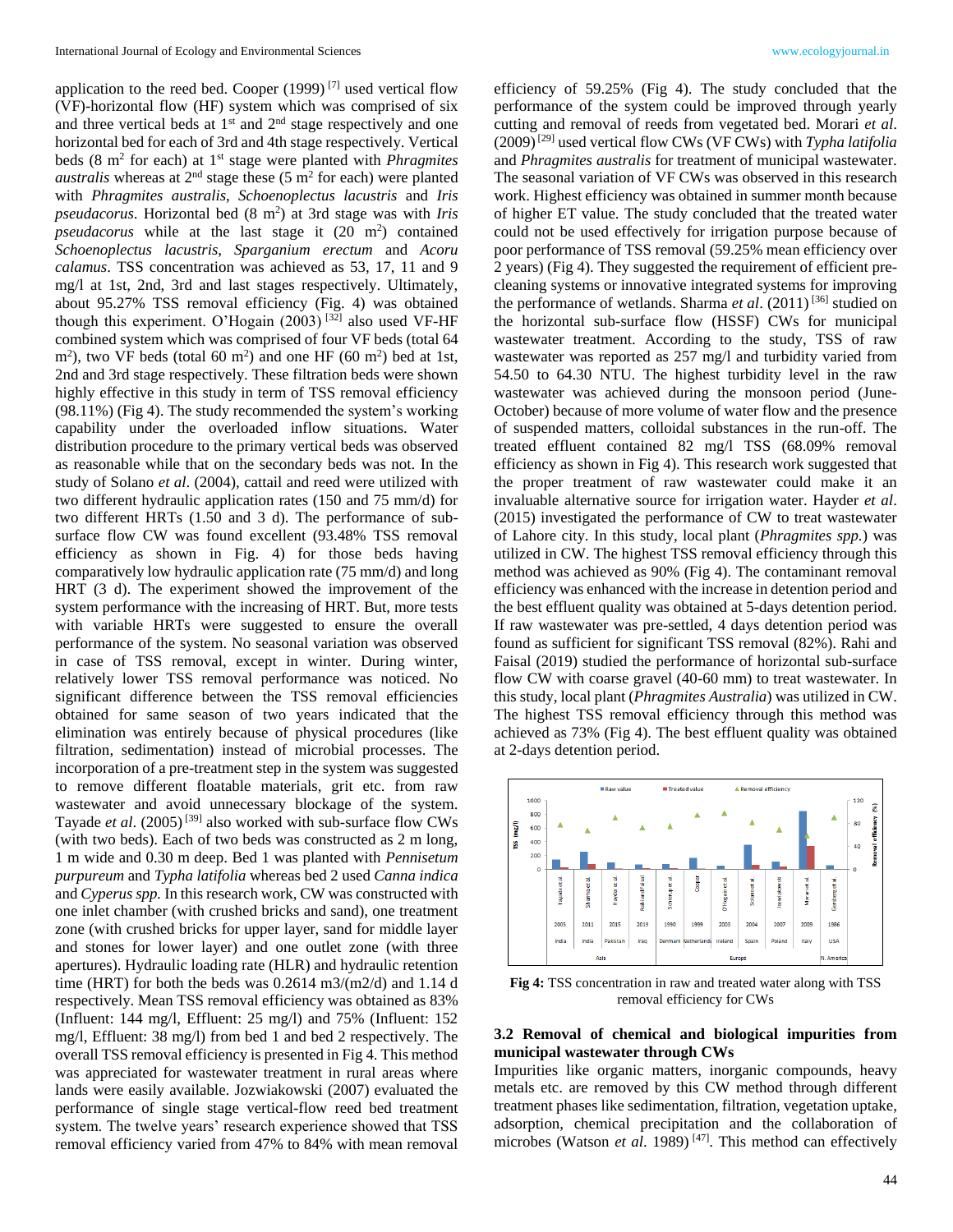treat municipal wastewater having wide range of variations of inflow concentrations (Dipak *et al*., 2011) [11]. The principal advantages of this technology are: achievement of tertiary treatment standard with low cost, low maintenance cost, no electricity, no sludge handling problem, no odour and mosquito problem and provision as natural habitat for birds (Raval *et al*.,  $2015$ ) <sup>[34]</sup>. But, the utilization of natural wetlands for treating wastewater is an old concept. Its large space requirement made its use critical. Therefore, the concept of artificial wetlands came for the treatment of wastewater. The first operation of such artificial wetland system was carried out in Germany in 1950. The use of horizontal sub-surface flow constructed wetlands (HSSF CWs) was started in 1960. After few years HSSF CW was modified as Root Zone treatment technology (Vymazal 2005)<sup>[8]</sup>. The root zone acts as biological filter. The root zone brings about the interactions of the Sun, air, water, soil, the roots of reed plants and microbes. CWs can efficiently remove chemical impurities like organic matters, heavy metals etc. as well as biological contaminants like bacteria, parasites, viruses from municipal wastewater (Kivaisi, 2001; Morari et al., 2009)<sup>[21, 29]</sup>. The most common artificial or constructed wetlands are horizontal subsurface flow type. Horizontal flow constructed wetlands (HF CWs) have capability to treat wastewater having low organic concentrations (Dipak *et al.*, 2011)<sup>[11]</sup>. But vertical type is also getting admired recently (Vymazal 2005)[8]. Laouali *et al*. (1996) [23] used three-stage wetland for wastewater treatment and obtained very good result. But, the review on the provision of FWS stage at the end of the treatment process showed that it was good for better removal of nutrients whereas the removal efficiency of organics was slightly decreased because of algal growth. Laber *et al.* (2003) <sup>[22]</sup> worked on hybrid system consisting of HF (Horizontal Flow,  $140 \text{ m}^2$ ) and VF (Vertical Flow,  $120 \text{ m}^2$ ). The performance of such hybrid system was found to be excellent from the both chemical and biological parametric point of view (Fig 5-6, Table 2-3). Morari *et al*. (2009) [29] used two pilot-scale vertical flow constructed wetlands for municipal wastewater treatment. *Typha latifolia* was used in one wetland and the other was planted with *Phragmites australis*. Both wetlands performed well for removal of BOD, COD, N and K; whereas lower efficiencies were obtained for Na, Mg and TP. The results of the study indicated that the efficient pre-cleaning system was necessary for better performance of the wetlands. The worldwide review of the treatment performance of HF CWs revealed the satisfactory performance for removal of BOD<sub>5</sub> and COD; whereas for TN, TP,  $NH_4$ <sup>+</sup>-N and  $NO_3$ <sup>--</sup>N performance was not up to the expected level (Vymazal, 2001). According to Vymazal (2005), the depth of filtration bed of HF CWs should be generally 0.60-0.80 m to ensure the complete penetration of root of plants namely *Phragmites* and oxygenation of the entire bed. The roots and rhizomes of reeds and any type of wetland plants release sufficient amount of oxygen for aerobic degradation of oxygen consuming substance in the wastewater and for nitrification of the ammonia (Vymazal 2005). However, many other studies did not support this statement (Brix, 1990; Brix and Schierup,  $1990$ <sup>[35]</sup>. Those studies revealed the significant role of anoxic and anaerobic disintegration in HSF CWs. The results of such aerobic and anaerobic degradation in HSF CWs showed high organic removal efficiency (Vymazal 2005). But HF systems cannot produce fully nitrified effluents because of limited oxygen transfer capacity. On the other hand, VF systems

are good for nitrification but cannot support de-nitrification. Therefore, VF and HF systems are combined sometimes to obtain better performance in terms of TN removal (Cooper, 1999, 2001; Vymazal, 2005)<sup>[9]</sup>. According to the study of O'Hogain (2003)<sup>[1</sup>, VF-HF systems were effective for BOD<sub>5</sub>, COD and TN removal except for phosphorus. Masi et al. (2002) <sup>[26]</sup> used hybrid wetlands and observed excellent performance for removal of BOD, COD, TN and TP. The satisfactory performances of HF-VF systems were also obtained from the study of Brix *et al*. (2003) for Denmark. The study of Mander *et al.* (2003)<sup>[24]</sup> was on a hybrid system which consisted of VF, HF and FWS stages. The combination of these three stages showed removal efficiency 88%, 65% and 72% for BOD7, TN and TP respectively. According to Kipasika *et al*. (2014), fecal cloliform removal efficiency of CW was satisfactory while its treated effluent contained more *salmonella spp.* compared to maturation pond. Rahi and Faisal (2019)<sup>[33]</sup> studied the performance of horizontal sub-surface flow CW with coarse gravel (40-60 mm) to treat wastewater. In this study, local plant (*Phragmites Australia*) was utilized in CW. The highest BOD and phosphate removal efficiency through this method was achieved as 84 and 55% respectively (Fig 5). The best effluent quality was obtained at 2 days detention period.

According to Cueto  $(1993)^{[10]}$ , the average capital cost was \$1.60 per gallon for wetland system; whereas for traditional method it was \$5.59 per gallon. The significant difference between the operational and maintenance costs of those treatment techniques was observed. Vymazal (2002)<sup>[8]</sup> also studied on the associated economics of CWs and concluded that the operational and maintenance costs were significantly lower than advanced technologies. Therefore, CWs can be considered as feasible alternative to the traditional wastewater treatment techniques.

The performance of the CW for deduction of both chemical and biological impurities from municipal wastewater was evaluated and shown in Fig 5-6, and Table 2-3.



**Fig 5:** BOD concentration in raw and treated water along with removal efficiency for CWs



Fig 6: COD concentration in raw and treated water along with removal efficiency for CWs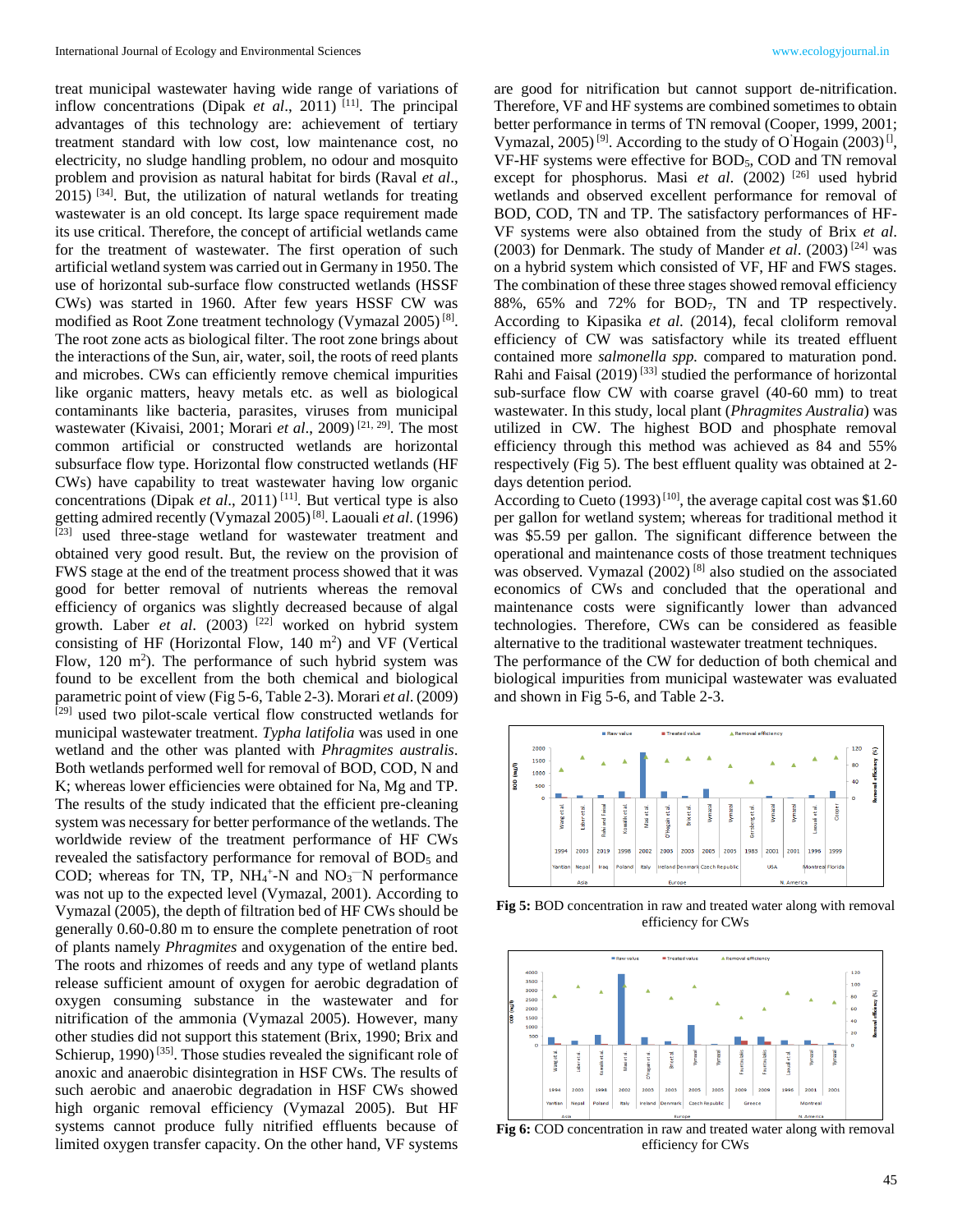| <b>Parameters</b>         | <b>References</b> | Year | <b>Treatment Methods</b>                                         | Country                            | <b>Raw Value</b>                       | <b>Treated Value</b>                     | Removal<br>Performance   |
|---------------------------|-------------------|------|------------------------------------------------------------------|------------------------------------|----------------------------------------|------------------------------------------|--------------------------|
| Total<br>dissolved        | Kadam et al.      | 2009 | India                                                            | CSF                                | 226.40-270.60<br>$mgl^{-1}$            | 213.70-264.50<br>$mgl^{-1}$              | 2.25-5.61%               |
| solids (TDS)              | Rahi & Faisal     | 2019 | Iraq                                                             | Horizontal sub-<br>surface flow CW | 1565<br>$mg 1-1$                       | 1551<br>$mgl^{-1}$                       | $< 1\%$                  |
| Electrical                | Kadam et al.      | 2009 | India                                                            | CSF                                | 335.80-404.20<br>$dS \, \text{m}^{-1}$ | 319.10-395.10<br>$dS \, \text{m}^{-1}$   | $< 1\%$                  |
| conductivity<br>(EC)      | Rahi & Faisal     | 2019 | Iraq                                                             | Horizontal sub-<br>surface flow CW | 3.12<br>$dS \, m^{-1}$                 | 3.10<br>$dS \, \text{m}^{-1}$            | $< 1\%$                  |
| E. Coli                   | Laouali et al.    | 1996 | <b>Hybrid System</b>                                             | Montreal                           | 4.80*10^5 CFU/100<br>ml                | 190 CFU/100 ml                           | $3.40 \log$              |
|                           | Laber et al.      | 2003 | HF-VF Hybrid System                                              | Nepal                              | 7.20 log CFU/100 ml                    | 1.30 log CFU/100 ml                      | $5.90 \log$              |
| Fecal<br>Coliform<br>(FC) | Vymazal           | 2005 | Horizontal flow CWs                                              | <b>USA</b>                         | 1.27*10^7 CFU/100<br>ml                | $9.96*10^{3}5$                           | 92%                      |
|                           |                   |      | CW                                                               | 56.30*10^5 CFU/100                 | 5.80*10^5 CFU/100 ml                   | $1.0 \log$                               |                          |
|                           |                   |      | Fountoulakis et al. 2009 Horizontal surface flow<br>Greece<br>CW | ml                                 | 0.30*10^5 CFU/100 ml                   | $2.30 \log$                              |                          |
|                           | Kadam et al.      | 2009 | CSF                                                              | India                              |                                        | 2.0*10^7 CFU/100 ml 3.10*10^4 CFU/100 ml | $\overline{\phantom{a}}$ |
|                           | Kipasika et al.   | 2014 | CW                                                               | Tanzania                           | 7400.14-8000.64 CFU/<br>$100$ ml       | 3800.21-4100.07 CFU/<br>$100$ ml         | 48.46-49.07%             |

**Table 2:** Performance of CW treatment method for removal of TDS, EC, *E. Coli* and FC

CFU indicates colony-forming unit

**Table 3:** Performance of CW treatment method for removal of TC and FS

| <b>Parameters</b>         | <b>References</b>      | Year | <b>Treatment Methods</b>                   | Country        | <b>Raw Value</b>                     | <b>Treated Value</b>   | Removal<br>Performance |
|---------------------------|------------------------|------|--------------------------------------------|----------------|--------------------------------------|------------------------|------------------------|
| Total<br>Coliform<br>(TC) | Vymazal                | 2005 | Horizontalflow CWs                         | Czech Republic | $6.14 \log$                          | $5.01 \log$            | $1.10 \log$            |
|                           | Fountoulakis et<br>al. | 2009 | CW                                         | Greece         | 411.50*10^5 CFU/<br>$100 \text{ ml}$ | 20.40*10^5 CFU/100 ml  | $1.30 \log$            |
|                           |                        |      | Horizontalsurface flow<br>CW <sub>s</sub>  |                |                                      | 2.60*10^5CFU/100 ml    | $2.20 \log$            |
|                           | Kadam et al.           | 2009 | CSF                                        | India          | 3.50*10^8 CFU/ 100<br>ml             | 2.40*10^5 CFU/100 ml   |                        |
|                           | Laouali <i>et al</i> . | 1996 | <b>Hybrid System</b>                       | Montreal       | $2.60*104$                           | 70                     | $2.60 \log$            |
| Fecal                     | Vymazal                | 2005 | Horizontalflow CWs                         | Czech Republic | $4.47 \log$                          | $3.62 \log$            | $0.90 \log$            |
| Streptococci<br>(FS)      | Fountoulakis et<br>al. | 2009 | CW                                         |                | 47.90*10^5 CFU/<br>$100 \text{ ml}$  | 6.00*10^5 CFU/100 ml   | $0.90 \log$            |
|                           |                        |      | Horizontal surface flow<br>CW <sub>s</sub> | Greece         |                                      | $0.40*105$ CFU/ 100 ml | $2.10 \log$            |

CFU indicates colony-forming unit

# **4. Conclusions**

This literature survey was conducted with constructed wetland treatment technology for removal of several physical, chemical and biological impurities from municipal wastewater. Based on the review of this wastewater reclamation method, the following conclusions can be drawn.

- TSS removal efficiency was found to vary from 59 to 98%.
- BOD removal efficiency was found to vary from 40 to 99%.
- COD removal efficiency was found to vary from 46 to 98%.
- Average worldwide performance of CW for removal of biological contaminants was found as questionable.

Therefore, this survey revealed the worldwide satisfactory performance of constructed wetland for removal of physical and some chemical impurities. But, this study suggested some modern advanced technique (like ultraviolet radiation, chlorination) to be practiced with this economically viable constructed wetland system to meet biological standard for irrigation purpose.

## **5. References**

- 1. AbdEL-rahman AM, AbdEL-halim A, AM Gad A, Hashem M. Assessment of waste stabilization ponds for the treatment of municipal wastewater in Upper Egypt. IOSRJEN. 2015; 5(1):10-18.
- 2. Abou-Elela Sohair I, Hellal SM. Municipal wastewater treatment using vertical flow constructed wetlands planted with Canna, Phragmites and Cyprus. Ecolog Eng. 2012; 47:209-213.
- 3. Alobaidy AHMJ, Al-Sameraiy MA, Kadhem AJ, Majeed AA. Evaluation of treated municipal wastewater quality for irrigation. Journal of Environmental Protection. 2010; 1(3):216.
- 4. Al-Sarawy A, El-Sherbiny F, Mels R. Coagulation and flocculation of domestic sewage with organic polyelectrolyte. J Alex Eng. 2001; 40(5):777-782.
- 5. Brix H. Gas exchange through the soil-atmosphere interphase and through dead culms of *Phragmites australis*  in a constructed reed bed receiving domestic sewage. Water Res. 1990; 24:259-266.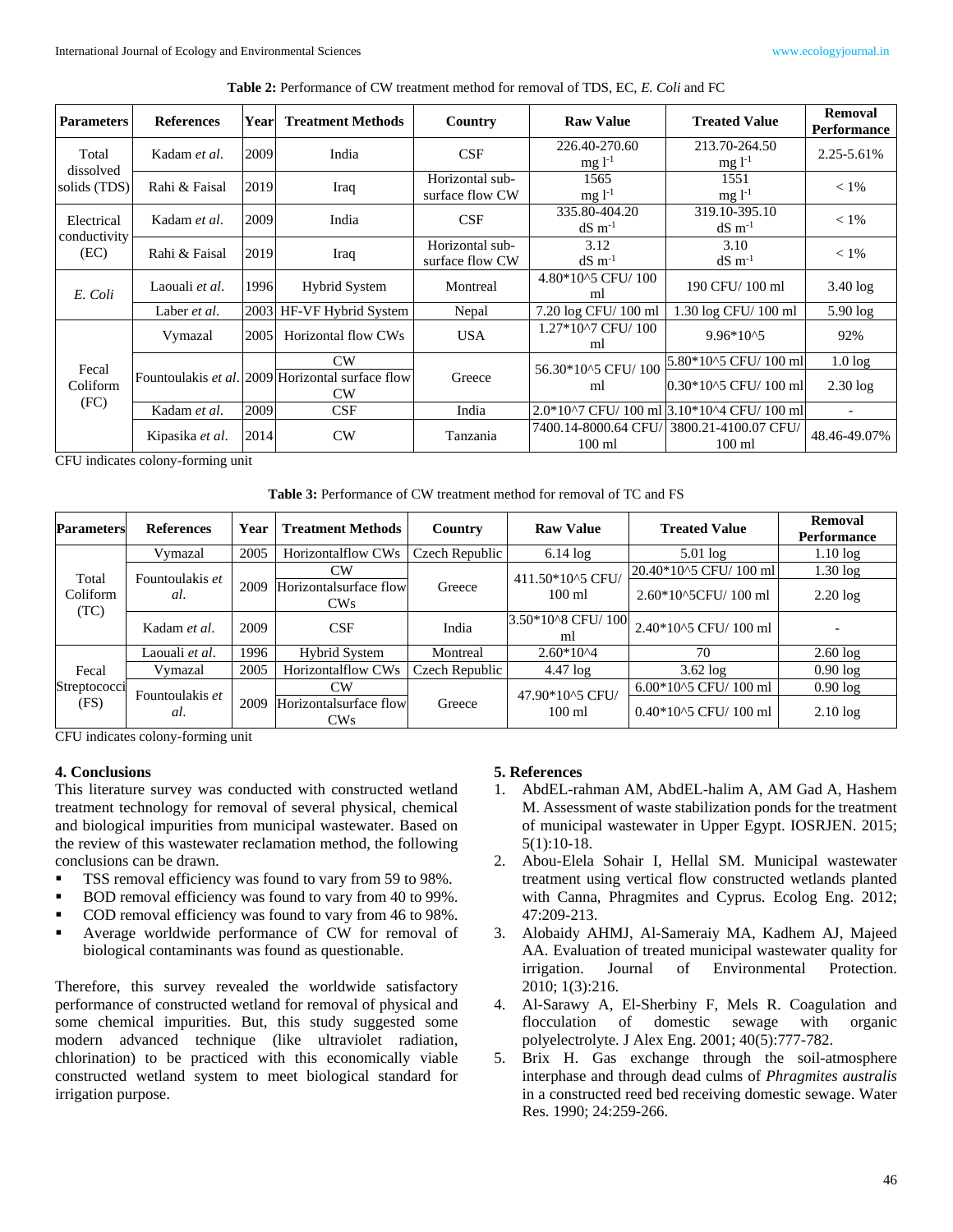- 6. Brix H, Arias C, Johansen NH. Experiments in a two-stage constructed wetland system: nitrification capacity and effects of recycling on nitrogen removal. In: Vymazal, J. (Ed.), Wetlands: Nutrients, Metals and Mass Cycling. Backhuys Publishers, Leiden, The Netherlands, 2003, pp. 237-258.
- 7. Brix H, Schierup HH. Soil oxygenation in constructed reed beds: the role of macrophyte and soil-atmosphere interface oxygen transport. In: Cooper, P.F., Findlater, B.C. (Eds.), Constructed Wetlands in Water Pollution Control. Pergamon Press, Oxford, UK, 1990, pp. 53-66.
- 8. Cooper PF. Nitrification and denitrification in hybrid constructed wetlands systems. In: Vymazal J (Ed.), Transformations on nutrients in natural and constructed wetlands. Backhuys Publishers, Leiden, The Netherlands, 1999, 257-270.
- 9. Cooper PF. Nitrification and denitrification in hybrid constructed wetlands systems. In: Vymazal J (Ed.), Transformations on nutrients in natural and constructed wetlands. Backhuys Publishers, Leiden, The Netherlands, 2001, 257-270.
- 10. Cueto AJ. Development of criteria for the design and construction of engineered aquatic treatment units in Texas. CRC Press: Boca Raton, FL, 1993.
- 11. Dipak S, Dubey A. Assessment and treatment of municipal wastewater of Indore city of India. Arch A Sci Res. 2011; 3(1):450-461.
- 12. FAO-AQUASTAT. Global information system on water and agriculture. 2015. http://www.fao.org/nr/water/aquastat/main/index.stm.
- 13. Fountoulakis MS, Terzakis S, Chatzinotas A, Brix H, Kalogerakis N, Manios T, *et al*. Pilot-scale comparison of constructed wetlands operated under high hydraulic loading rates and attached biofilm reactors for domestic wastewater treatment. Science of the total environment. 2009; 407(8):2996-3003.
- 14. Gersberg RM, Elkins BV, Lyon SR, Goldman CR. Role of aquatic plants in wastewater treatment by artificial wetlands. Water Res. 1986; 20(3):363-368.
- 15. Haydar S, Haider H, Nadeem O, Hussain G, Zahra S. Proposed model for wastewater treatment in Lahore using constructed wetlands. J Facul Eng Technol, 2015, 22(1).
- 16. Ismail IM, Fawzy AS, Abdel-Monem NM, Mahmoud MH, El-Halwany MA. Combined coagulation flocculation pretreatment unit for municipal wastewater. J Adv Res. 2012; 3(4):331-336.
- 17. Jóźwiakowski K. The experience from twelve-year operation of reed bed treatment system with vertical flow. Pol J Environm Stud. 2007; 16(2A):519-615.
- 18. Kadam AM, Nemade PD, Oza GH, Shankar HS. Treatment of municipal wastewater using laterite-based constructed soil filter. Ecological Engineering. 2009; 35(7):1051-1061.
- 19. Kasaudhan GK, Mumtaz N, Raj V. Optimization of municipal wastewater treatment by UASB reactor and polising pond. Biolife. 2013; 1(4):200-207.
- 20. Kipasika HJ, Buza J, Lyimo B, Miller WA, Njau KN. Efficiency of a constructed wetland in removing microbial contaminants from pre-treated municipal wastewater. Physics and Chemistry of the Earth. 2014; 72- 75:68-72.
- 21. Kivaisi AK. The potential for constructed wetlands for wastewater treatment and reuse in developing countries: a review. Ecolog Eng. 2001; 16(4):545-560.
- 22. Laber J, Haberl R, Langergraber G. Treatment of hospital wastewater with a 2-stage constructed wetland system. In: Haberl, R., Langergraber, G. (Eds.), Achievments and Prospects of Phytoremediation in Europe. University of Natural Resources and Applied Life Sciences, Vienna, Austria, p. 85 (book of abstracts), 2003.
- 23. Laouali G, Dumont L, Radoux M, Vincent G. General design and performance of reed and emergent hydrophyte beds for domestic wastewater treatment in Qu´ebec, Canada. In: Proceedings of Fifth International Conference Wetland Systems for Water Pollution Control, IWA and Universit¨at f¨ur Bodenkultur, Vienna, (Chapter IX/5), 1996.
- 24. Mander U˝, Teiter S, Lo˜hmus K, Mauring T, Nurk K, Augustin J, *et al*. Emission rates of N2O and CH4 in riparian alder forest and subsurface flow constructed wetland. In: Vymazal, J (Ed.), Wetlands: Nutrients, Metals and Mass Cycling. Backhuys Publishers, Leiden, The Netherlands, 2003, pp. 259-279.
- 25. Manyuchi MM, Kadzungura L, Boka S. Vermifiltration of Sewage Wastewater for Potential Use in Irrigation Purposes Using Eisenia fetida Earthworms. World Academy of Science, Engineering and Technology 78, 2013.
- 26. Masi F, Conte G, Martinuzzi N, Pucci B. Winery high organic content wastewaters treated by constructed wetlands in Mediterranean climate. In: Proceedings of Eighth International Conference Wetland Systems for Water Pollution Control, IWA and University of Dar es Salaam, 2002, pp. 274-282.
- 27. Merlin G, Pajean JL, Lissolo T. Performances of constructed wetlands for municipal wastewater treatment in rural mountainous area. Hydrobiologia. 2002; 469(1-3):87-98.
- 28. Mitsch WJ, Gosselink JG. Wetlands. second ed Wiley, New York, 1993, pp 722.
- 29. Morari F, Giardini L. Municipal wastewater treatment with vertical flow constructed wetlands for irrigation reuse. Ecolog Eng. 2009; 35(5):643-653.
- 30. Naddafi K, Hassanvand MS, Dehghanifard E, Faezi Razi D, Mostofi S, Kasaee N, *et al*. Performance evaluation of wastewater stabilization ponds in Arak-Iran. J Environ Health Sci Eng. 2009; 6:41-46.
- 31. Nasr FA, El-Ashmawy A, Eltaweel G, El-Shafai SA. Waste Stabilization Ponds for Wastewater Treatment and Reuse in Egypt. Environmental Sciences Division, Department of Water Pollution Research, 2007.
- 32. O'Hogain S. The design, operation and performance of a municipal hybrid reed bed treatment system. Water Sci Technol. 2003; 48(5):119-126.
- 33. Rahi MA, Faisal AAH. Using horizontal subsurface flow constructed wetland system in the treatment of municipal wastewater for agriculture purposes. IQ J Agr Scs. 2019; 50(3):1208-1217.
- 34. Raval AA, Desai PB. Root Zone Technology: Reviewing its Past and Present. Int J Curr Microbiol App Sci. 2015; 4(7):238-247.
- 35. Schierup HH, Brix H, Lorenzen B. Wastewater treatment in constructed reed beds in Denmark-State of the art.